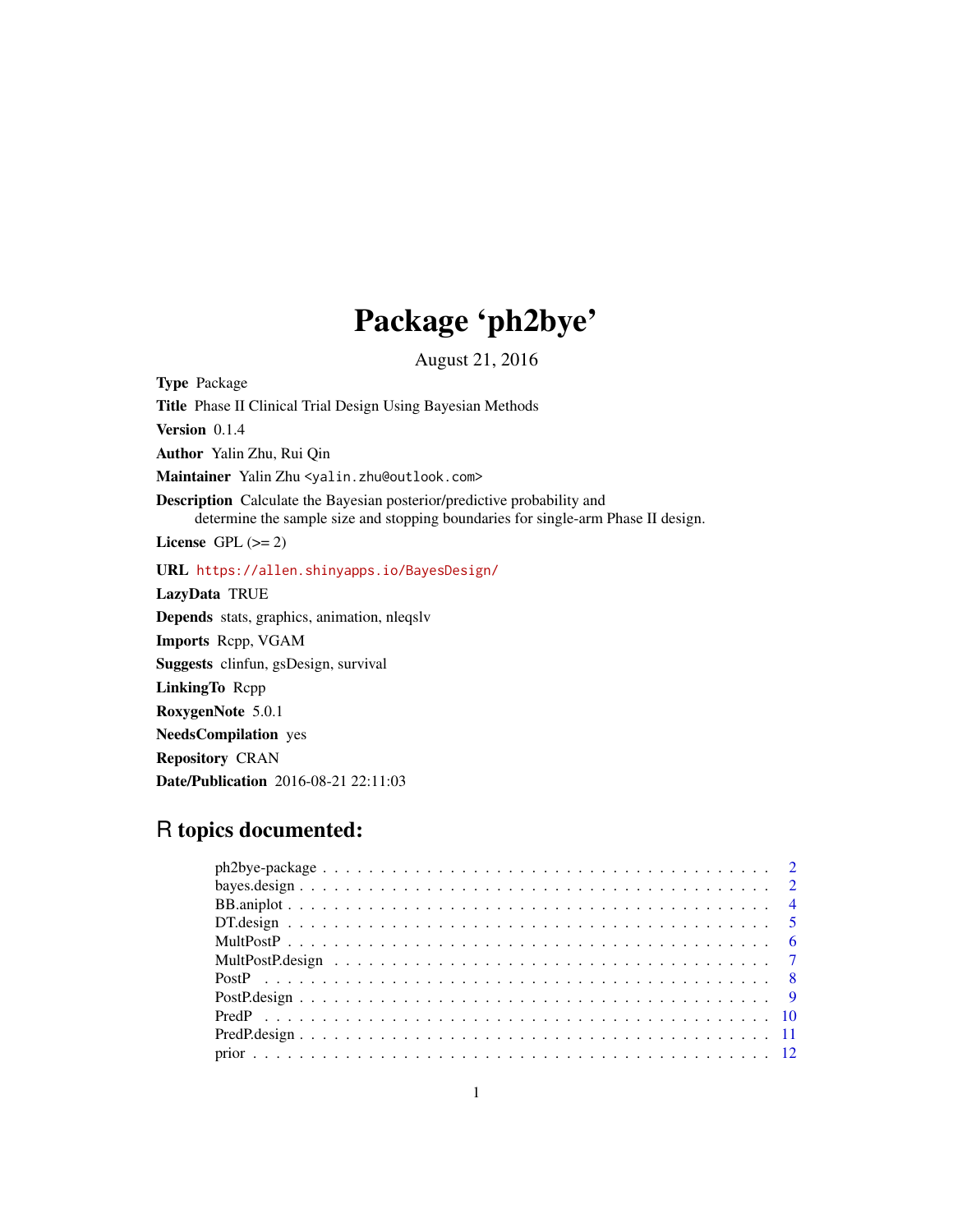#### <span id="page-1-0"></span>**Index** [13](#page-12-0)

ph2bye-package *ph2bye: A package for Phase II single-arm Bayesian design.*

#### **Description**

The ph2bye package provides three categories of important functions: PostP.design, PredP.design and MultPostP.design.

# Posterior probability criterion functions

The posterior probability criterion functions include PostP and PostP.design functions.

#### Predictive probability criterion functions

The predictive probability criterion functions include PredP and PredP.design functions.

#### Posterior probability criterion function for multiple outcomes

The posterior probability criterion functions include MultPostP and MultPostP.design functions.

#### Whole design function with double thresholds showing futility and efficacy boundary together

The criterion function DT.design.

# Prior calculation function

The function prior calculating Beta prior parameters accourding different prior information.

# Author(s)

Yalin Zhu <yalin.zhu@outlook.com>

bayes.design *Bayesian design method for sequentially monitoring patients using Beta-Binomial posterior probability based on observing data*

# Description

Make animation plots to present sequential monitor stopping rule using Beta-Binomial Bayesian model

#### Usage

```
bayes.design(a,b,r=0, stop.rule="futility", add.size=5, alpha=0.05,
p0 ,delta=0.2,tau1=0.9,tau2=0.9,tau3=0.9,tau4=0.9, time.interval =1)
```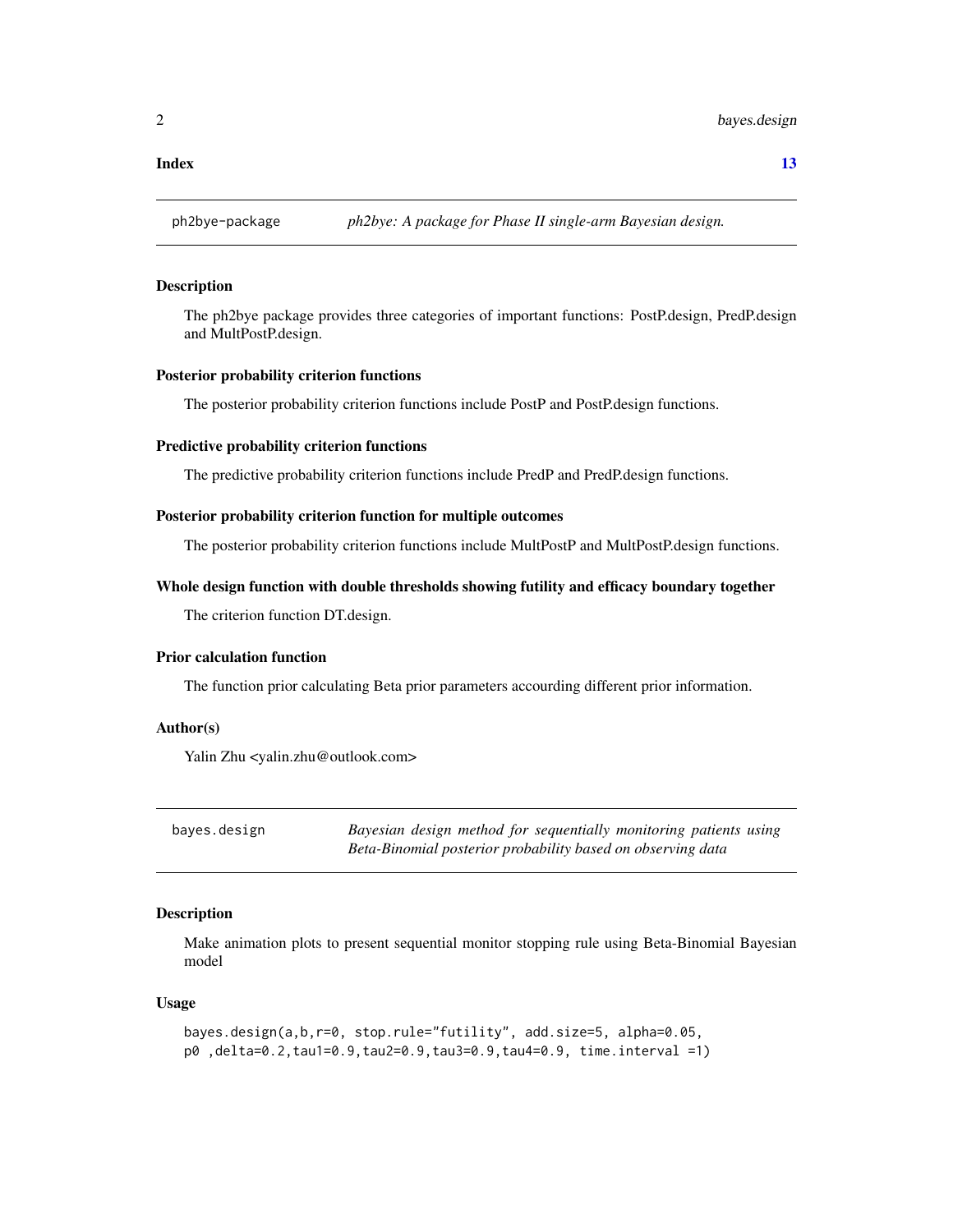# bayes.design 3

# Arguments

| a             | the hyperparameter (shape1) of the Beta prior for the experimental drug.                           |
|---------------|----------------------------------------------------------------------------------------------------|
| b             | the hyperparameter (shape2) of the Beta prior for the experimental drug.                           |
| r             | the maximum number of patients treated by the experimental drug.                                   |
| stop.rule     | the hyperparameter (shape1) of the Beta prior for the experimental drug.                           |
| add.size      | a single integer value, random number generator (RNG) state for random num-<br>ber generation.     |
| alpha         | the significant level to determine the credible interval, set 0.05 by default.                     |
| p0            | the prespecified reseponse rate.                                                                   |
| delta         | the minimally acceptable increment of the response rate.                                           |
| tau1          | threshold for stopping rule 1.                                                                     |
| tau2          | threshold for stopping rule 2.                                                                     |
| tau3          | threshold for stopping rule 3.                                                                     |
| tau4          | threshold for stopping rule 4.                                                                     |
| time.interval | a positive number to set the time interval of the animation (unit in seconds);<br>default to be 1. |

#### Value

animation plot of determination of stopping boundaries.

# References

Yin, G. (2012). *Clinical Trial Design: Bayesian and Frequentist Adaptive Methods.* New York: Wiley.

# Examples

# Using Multiple Myeloma (MM) data example  $MM.r = rep(0,6); MM.mean = 0.1; MM.var = 0.0225$ a <- MM.mean^2\*(1-MM.mean)/MM.var - MM.mean; b <- MM.mean\*(1-MM.mean)^2/MM.var - (1-MM.mean) bayes.design(a=a,b=b,r=MM.r,stop.rule="futility",p0=0.1)

# Using Acute Promyelocytic Leukaemia (APL) data example APL.r <- c(0,1,0,0,1,1); APL.mean = 0.3; APL.var = 0.0191 a <- APL.mean^2\*(1-APL.mean)/APL.var - APL.mean; b <- APL.mean\*(1-APL.mean)^2/APL.var - (1-APL.mean) bayes.design(a=a,b=b,r=APL.r,stop.rule="efficacy",p0=0.1)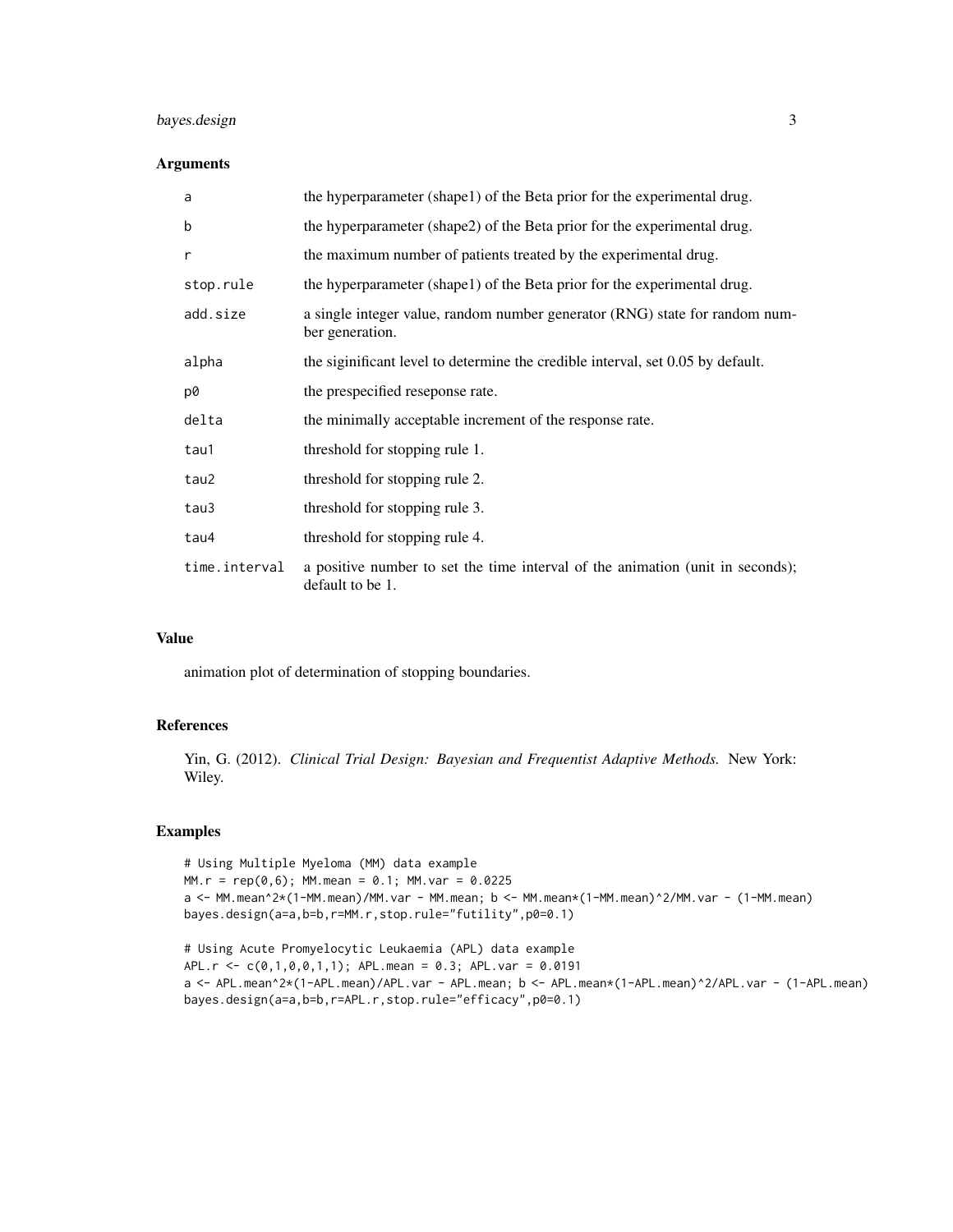Make animation plots to present sequential monitor the patients using Beta-Binomial Bayesian model

# Usage

```
BB.aniplot(a, b, r, N=1, alpha=0.05, seed=1234, time.interval=1, output=TRUE)
```
# Arguments

| a             | the hyperparameter (shape1) of the Beta prior for the experimental drug.                                                             |
|---------------|--------------------------------------------------------------------------------------------------------------------------------------|
| b             | the hyperparameter (shape2) of the Beta prior for the experimental drug.                                                             |
| r             | vector of number of response in each cohort, the value of each element should<br>not exceed N                                        |
| N             | the number of patients treated by the experimental drug at a certain stage of the<br>trial.                                          |
| alpha         | the significant level to determine the credible interval, set 0.05 by default.                                                       |
| seed          | a single integer value, random number generator (RNG) state for random num-<br>ber generation.                                       |
| time.interval | a positive number to set the time interval of the animation (unit in seconds);<br>default to be 1.                                   |
| output        | a logical value, whether to output the inference results of posterior distribution<br>and mean, observed data and credible interval. |

# Value

animation plot of updating posterior as prior, and output the inference information of prior and posterior distribution if output=TRUE.

# References

Yin, G. (2012). *Clinical Trial Design: Bayesian and Frequentist Adaptive Methods.* New York: Wiley.

```
# Using APL data
r=rep(0,6)BB.aniplot(a=1,b=1,r=r, alpha=0.05, seed=1234)
# Simulate binomial data
B \le -10; N=1; p=0.3
```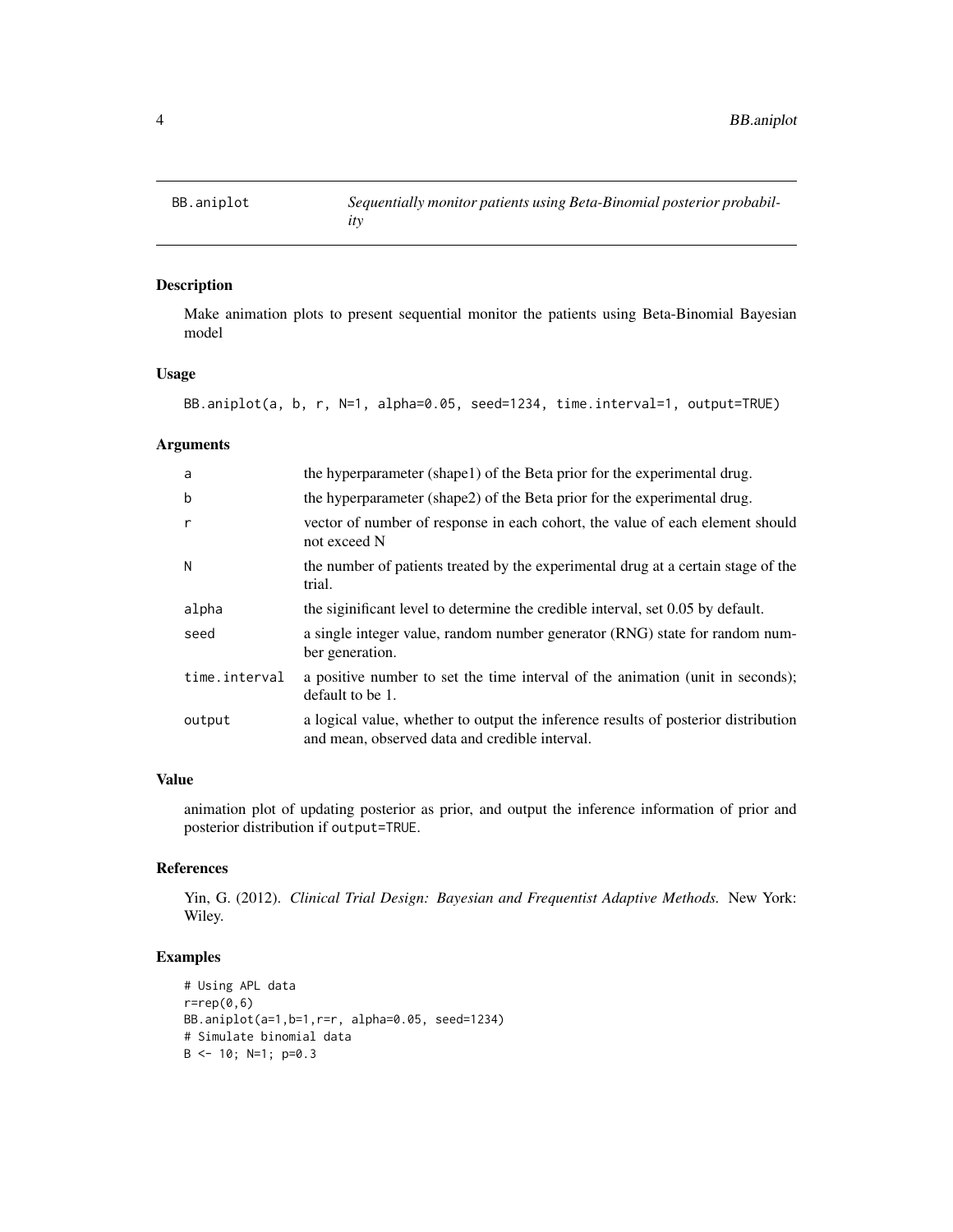# <span id="page-4-0"></span>DT.design 5

```
r \le - rbinom(n = B, size = N, prob = p)
BB.aniplot(a=1,b=1,r=r,time.interval = 0.2, output = FALSE)
```
DT.design *The whole design with double thresholds showing futility and efficacy boundary together*

# Description

The design function to sequentially monitor sample size and stopping boundary for both futility and efficacy

#### Usage

```
DT.design(type, a, b, nmin, nmax, p0, p1, theta0, theta1, theta_t, optimize)
```
#### Arguments

| type      | type of stopping criterion: "PostP" or "PredP".                                                                                       |
|-----------|---------------------------------------------------------------------------------------------------------------------------------------|
| a         | the hyperparameter (shape1) of the Beta prior for the experimental drug.                                                              |
| b         | the hyperparameter (shape2) of the Beta prior for the experimental drug.                                                              |
| nmin      | the minimum number of patients treated by the experimental drug.                                                                      |
| nmax      | the maximum number of patients treated by the experimental drug.                                                                      |
| p0        | the pre-specified reseponse rate.                                                                                                     |
| p1        | the pre-specified reseponse rate.                                                                                                     |
| theta0    | the cutoff probability for futility: typically, $\theta_0 = [0.01, 0.1]$ .                                                            |
| theta1    | the cutoff probability for efficacy: typically, $\theta_1 = [0.9, 0.99]$ .                                                            |
| $theta_t$ | the cutoff probability for efficacy including future patients; typically, $\theta_T =$<br>$[0.85, 0.95]$ . Set 0.9 by default.        |
| optimize  | logical value, if optimize=TRUE, then only output the minimal sample size for<br>the same number of futility and efficacy boundaries. |

# Value

boundsets the boundaries sets:  $U_n$  and  $L_n$ 

# References

Thall, P. F., Simon, R. (1994). Practical Bayesian guidelines for phase IIB clinical trials. *Biometrics* 50: 337-349.

Lee, J. J., Liu, D. D. (2008). A predictive probability design for phase II cancer clinical trials. *Clinical Trials* 5: 93-106.

Yin, G. (2012). *Clinical Trial Design: Bayesian and Frequentist Adaptive Methods.* New York: Wiley.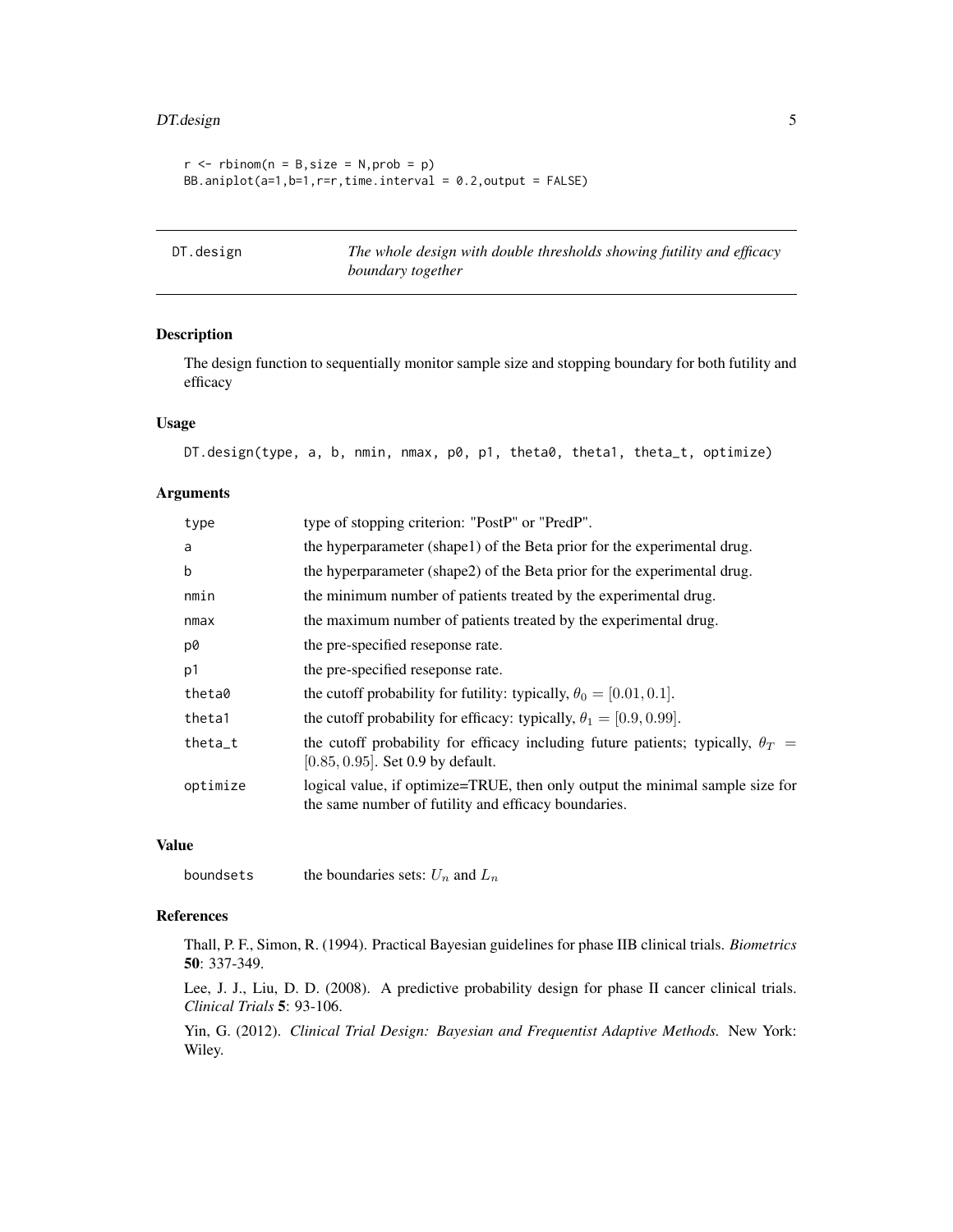#### Examples

```
## Using vague prior Unif(0,1), sequential monitor
DT.design(type = "PostP", a=1, b=1, nmin=20, nmax=60, p0=0.4, p1=0.3, theta0 = 0.05, theta1 = 0.9)
DT.design(type = "PredP", a=1, b=1, nmin=20, nmax=60, p0=0.4, p1=0.3, theta0 = 0.05, theta1 = 0.9,
theta_t = 0.9)
## Or using Jeffery prior with Beta(0.5,0.5), multi-stage monitor when sample size is
## 10, 20, ..., 80
DT.design(type = "PostP", a=0.5, b=0.5, nmin=1, nmax=85, p0=0.3, p1=0.3, theta0 = 0.05,
theta1 = 0.9 [(1:8) *10,]
DT.design(type = "PredP", a=0.5, b=0.5, nmin=1, nmax=85, p0=0.3, p1=0.3, theta0 = 0.05,
theta1 = 0.9, theta_t = 0.9)[(1:8)*10,]
```

| MultPostP | The posterior probability criterion function for Phase II single-arm |
|-----------|----------------------------------------------------------------------|
|           | design                                                               |

#### Description

Thall, Simon and Estey's criterion function for determining the trial decision boundaries for efficacy (futility) and safety (toxicity).

#### Usage

MultPostP(x, n, a.vec, p0)

### Arguments

| $\mathsf{x}$ | the value of observed data. It can be $x_E = y_{ET} + y_{ET}c$ i.e. number of<br>responses for efficacy among $n$ patients treated by the experimental drug, or<br>$x_T = y_{ET} + y_{EC}$ i.e. number of responses for toxicity among <i>n</i> patients<br>treated by the experimental drug, where $y = (y_{ET}, y_{ECT}, y_{ETC}, y_{ECTC})$ , that<br>is, among <i>n</i> patients treated by the experimental drug, $y_{ET}$ of them have expe-<br>rienced both toxicity and efficacy, $y_{E}c_T$ have experienced toxicity only, $y_{E}c_T$<br>have experienced efficacy only, $y_{ECTC}$ have neither experienced toxicity nor<br>efficacy. |
|--------------|--------------------------------------------------------------------------------------------------------------------------------------------------------------------------------------------------------------------------------------------------------------------------------------------------------------------------------------------------------------------------------------------------------------------------------------------------------------------------------------------------------------------------------------------------------------------------------------------------------------------------------------------------|
| n            | the number of patients treated by the experimental drug at a certain stage of the<br>trial.                                                                                                                                                                                                                                                                                                                                                                                                                                                                                                                                                      |
| a.vec        | the hyperparameter vector of the Dirichlet prior for the experimental drug.                                                                                                                                                                                                                                                                                                                                                                                                                                                                                                                                                                      |
| p0           | the prespecified reseponse rate for efficacy, futility or toxicity.                                                                                                                                                                                                                                                                                                                                                                                                                                                                                                                                                                              |

# Value

| prob |  | the posterior probability: $Pr(p_E > p_0   X = x_E)$ or $Pr(p_T > p_0   X = x_T)$ |  |  |  |
|------|--|-----------------------------------------------------------------------------------|--|--|--|
|------|--|-----------------------------------------------------------------------------------|--|--|--|

<span id="page-5-0"></span>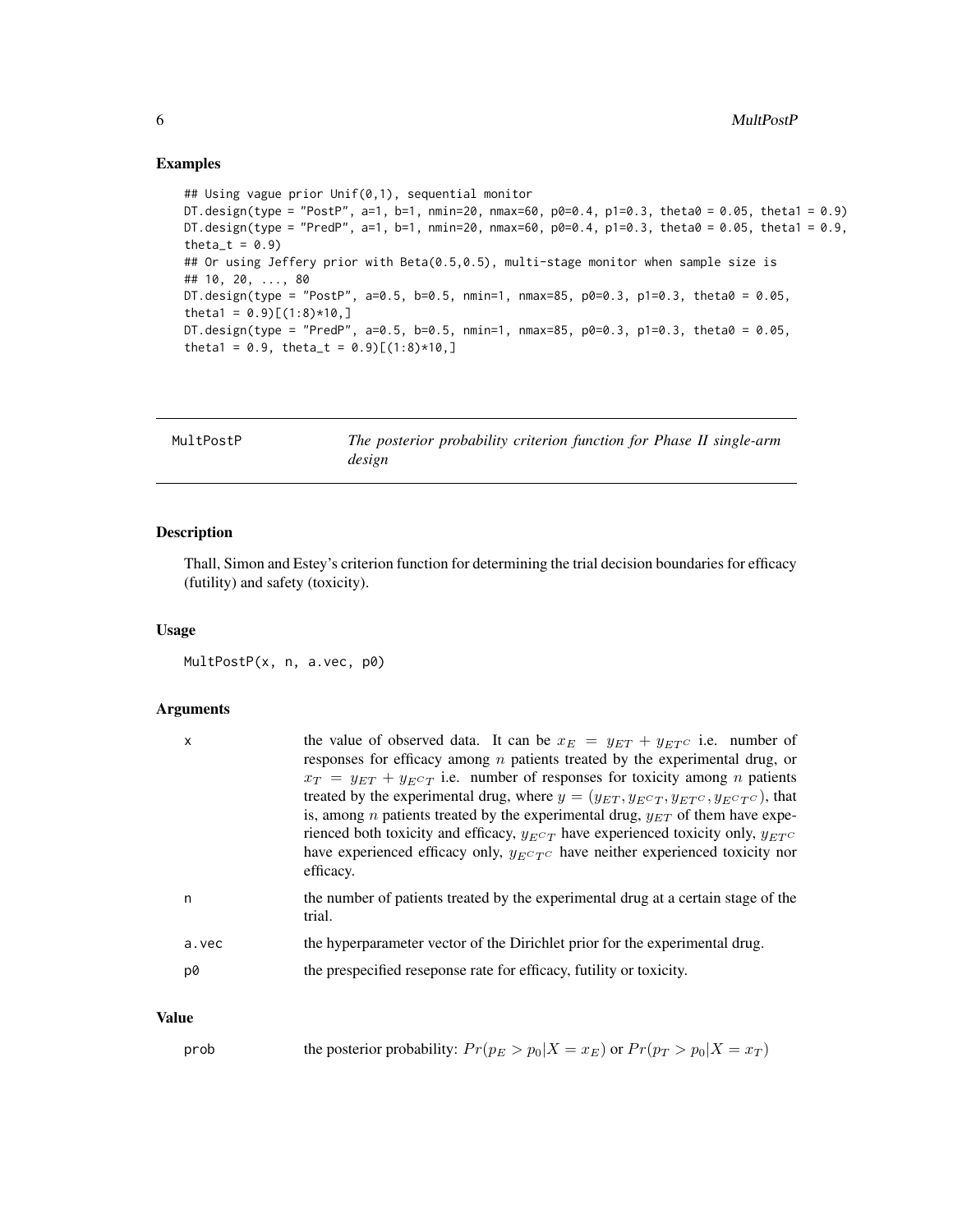# <span id="page-6-0"></span>MultPostP.design 7

# References

Berry, S. M., Carlin, B. P., Lee, J. J., & Muller, P. (2010). *Bayesian adaptive methods for clinical trials.* CRC press.

Thall, Peter F., Richard M. Simon, and Elihu H. Estey. (1995). *Bayesian sequential monitoring designs for single-arm clinical trials with multiple outcomes. Statistics in medicine* 14.4: 357-379.

Yin, G. (2013). *Clinical Trial Design: Bayesian and Frequentist Adaptive Methods.* New York: Wiley.

#### Examples

```
n \leq -30; x.eff \leq -5; x.tox \leq -8; param \leq -c(1,1,1,1); p0.eff \leq -0.9; p0.tox \leq -0.95MultPostP(x=x.eff, n=n, a.vec=param, p0=p0.eff)
MultPostP(x=x.tox, n=n, a.vec=param, p0=p0.tox)
```
MultPostP.design *The stopping boundaries based on the multiple outcomes criterion*

# Description

The design function to sequentially monitor sample size and boundary based on Thall, Simon and Estey's criterion.

#### Usage

MultPostP.design(type, nmax, a.vec, p0, theta, optimize)

#### Arguments

| type of boundaries: "efficacy" or "futility" or "toxicity".                                                                                                                                |
|--------------------------------------------------------------------------------------------------------------------------------------------------------------------------------------------|
| the maximum number of patients treated by the experimental drug.                                                                                                                           |
| the hyperparameter vector of the Dirichlet prior for the experimental drug.                                                                                                                |
| the prespecified reseponse rate for efficacy or toxicity.                                                                                                                                  |
| the cutoff probability: typically, $\theta = [0.9, 0.99]$ for efficacy, $\theta = [0.01, 0.1]$ for<br>futility, and $\theta = [0.95, 1]$ for toxicity.                                     |
| logical value, if optimize=TRUE, then only output the minimal sample size for<br>the same number of futility boundaries and maximal sample size for the same<br>number efficacy boundaries |
|                                                                                                                                                                                            |

# Value

| boundset | the boundaries set: $U_n$ or $L_n$ for the experimental drug efficacy or futility; $T_n$ |
|----------|------------------------------------------------------------------------------------------|
|          | for the experimental drug toxicity.                                                      |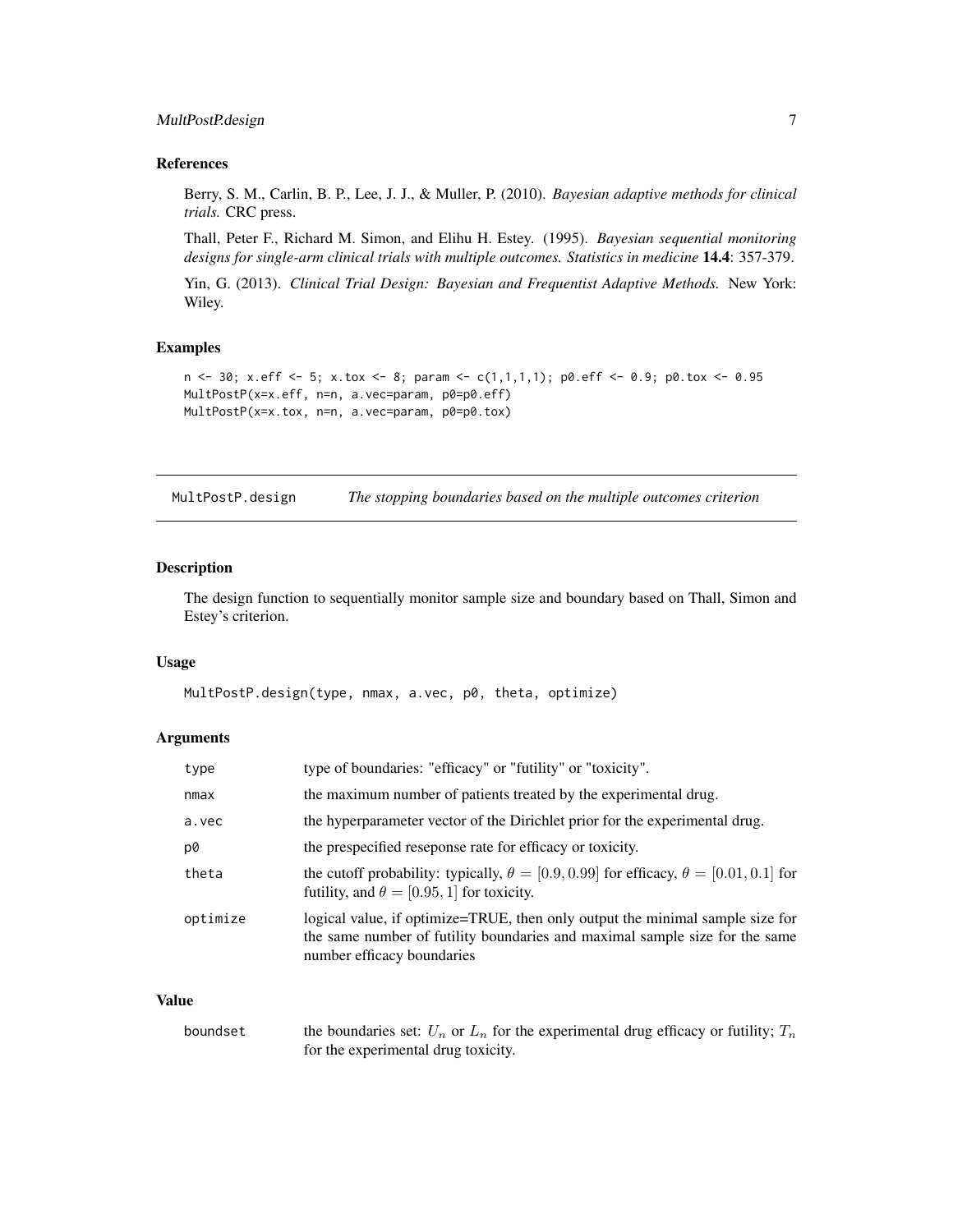# <span id="page-7-0"></span>References

Thall, Peter F., Richard M. Simon, and Elihu H. Estey. (1995). *Bayesian sequential monitoring designs for single-arm clinical trials with multiple outcomes. Statistics in medicine* 14.4: 357-379. Yin, G. (2012). *Clinical Trial Design: Bayesian and Frequentist Adaptive Methods.* New York: Wiley.

#### Examples

```
## Using vague prior Unif(0,1)
MultPostP.design(type="futility", nmax = 30, a.vec = c(1,1,1,1), p0 = 0.15, theta = 0.05)
MultPostP.design(type="efficacy", nmax = 30, a.vec = c(1,1,1,1), p0 = 0.15, theta = 0.9)
MultPostP.design(type="toxicity",nmax = 30,a.vec = c(1,1,1,1),p0 = 0.15, theta = 0.95)
```
PostP *The posterior probability criterion function for Phase II single-arm design*

#### Description

Thall and Simon's criterion function for determining the trial decision boundaries based on the posterior probability.

#### Usage

PostP(x, n, a, b, p0)

#### Arguments

| the number of patients treated by the experimental drug.<br>the hyperparameter (shape1) of the Beta prior for the experimental drug.<br>the hyperparameter (shape2) of the Beta prior for the experimental drug.<br>the prespecified reseponse rate.<br>p0 |  | the number of responses among $n$ patients treated by the experimental drug. |
|------------------------------------------------------------------------------------------------------------------------------------------------------------------------------------------------------------------------------------------------------------|--|------------------------------------------------------------------------------|
|                                                                                                                                                                                                                                                            |  |                                                                              |
|                                                                                                                                                                                                                                                            |  |                                                                              |
|                                                                                                                                                                                                                                                            |  |                                                                              |
|                                                                                                                                                                                                                                                            |  |                                                                              |

# Value

```
prob the posterior probability: Pr(p > p_0 | X = x)
```
# References

Berry, S. M., Carlin, B. P., Lee, J. J., & Muller, P. (2010). *Bayesian adaptive methods for clinical trials.* CRC press.

Thall, P. F., Simon, R. (1994). Practical Bayesian guidelines for phase IIB clinical trials. *Biometrics* 50: 337-349.

Yin, G. (2013). *Clinical Trial Design: Bayesian and Frequentist Adaptive Methods.* New York: Wiley.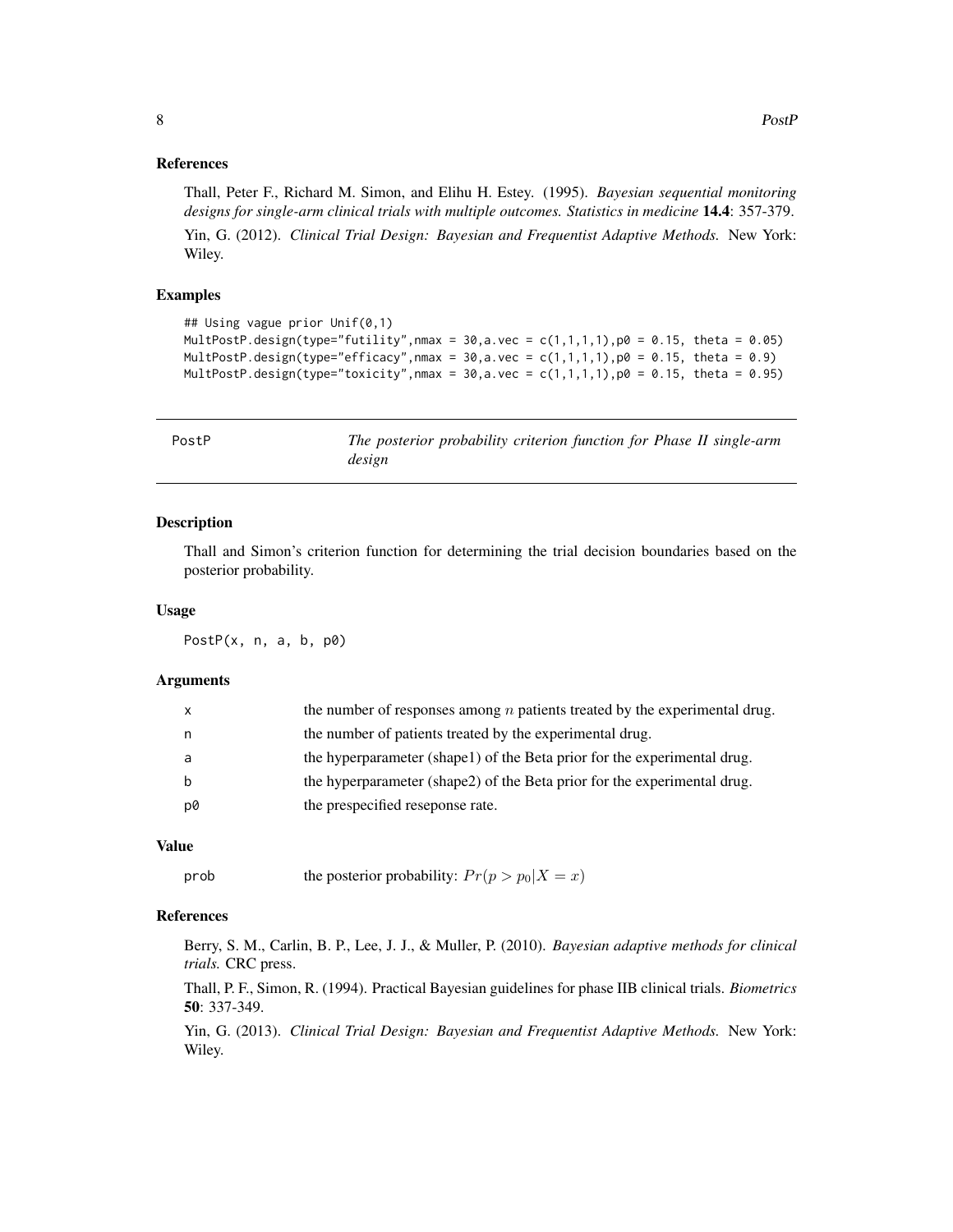# <span id="page-8-0"></span>PostP.design 9

# Examples

PostP(8,15,1,1,0.8)

PostP.design *The stopping boundaries based on the posterior probability criterion*

# Description

The design function to sequentially monitor sample size and boundary based on Thall and Simon's criterion.

#### Usage

PostP.design(type, nmax, a, b, p0, theta, optimize)

### Arguments

| type     | type of boundaries: "efficacy" or "futility".                                                                                         |
|----------|---------------------------------------------------------------------------------------------------------------------------------------|
| nmax     | the maximum number of patients treated by the experimental drug.                                                                      |
| a        | the hyperparameter (shape1) of the Beta prior for the experimental drug.                                                              |
| b        | the hyperparameter (shape2) of the Beta prior for the experimental drug.                                                              |
| p0       | the pre-specified reseponse rate.                                                                                                     |
| theta    | the cutoff probability: typically, $\theta = [0.9, 0.99]$ for efficacy, $\theta = [0.01, 0.1]$ for<br>futility.                       |
| optimize | logical value, if optimize=TRUE, then only output the minimal sample size for<br>the same number of futility and efficacy boundaries. |

# Value

boundset the boundaries set:  $U_n$  or  $L_n$ 

# References

Thall, P. F., Simon, R. (1994). Practical Bayesian guidelines for phase IIB clinical trials. *Biometrics* 50: 337-349.

Yin, G. (2012). *Clinical Trial Design: Bayesian and Frequentist Adaptive Methods.* New York: Wiley.

```
## Using vague prior Unif(0,1)
PostP.design(type = "futility", nmax=100, a=1, b=1, p0=0.3, theta=0.05)
PostP.design(type = "efficacy", nmax=100, a=1, b=1, p0=0.3, theta=0.9)
## Or using Jeffery prior with Beta(0.5,0.5)
PostP.design(type = "futility", nmax=100, a=0.5, b=0.5, p0=0.3, theta=0.05)
PostP.design(type = "efficacy", nmax=100, a=0.5, b=0.5, p0=0.3, theta=0.9)
```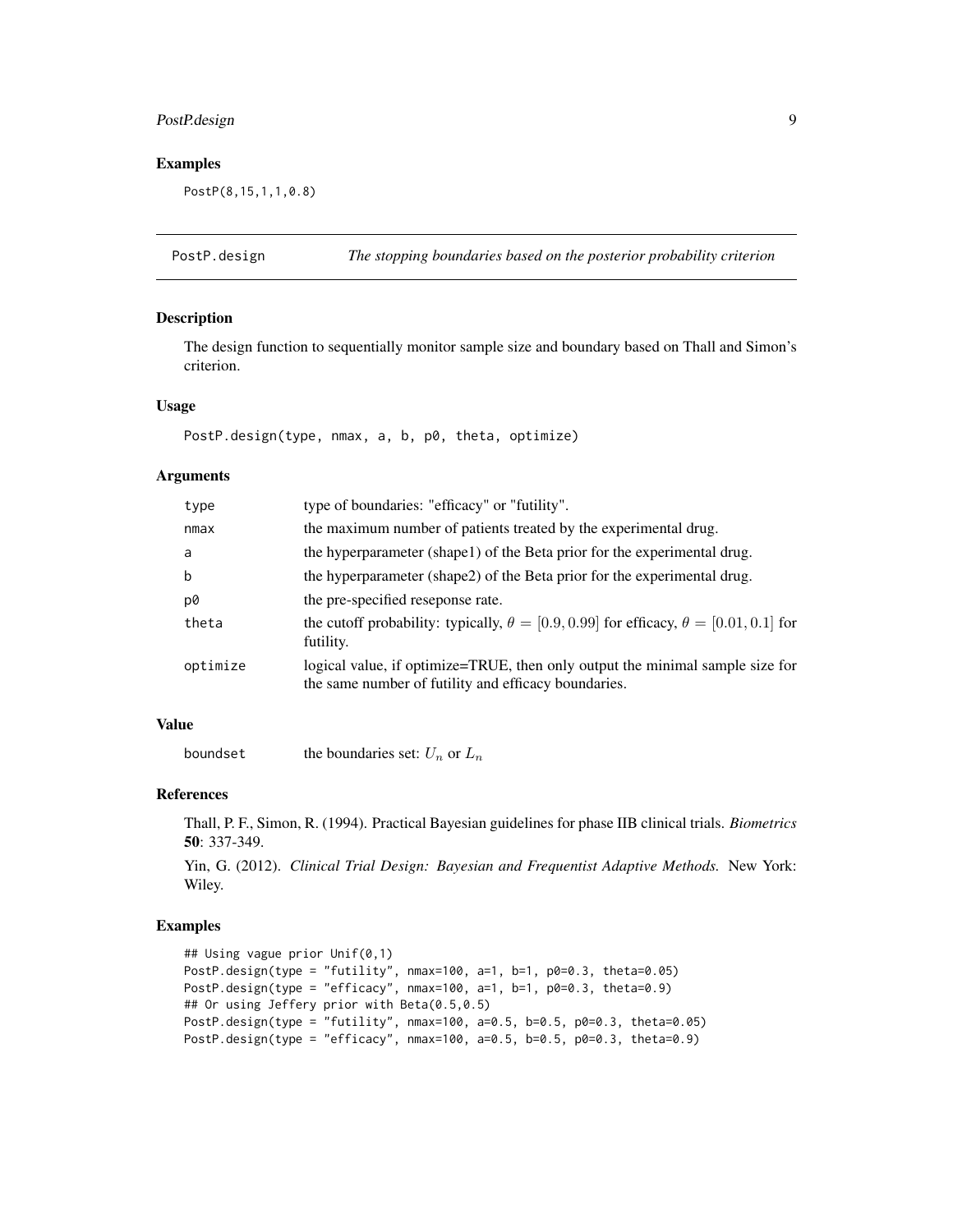<span id="page-9-0"></span>

Lee and Liu's criterion function for determining the trial decision cutoffs based on the predictive probability.

#### Usage

PredP(x, n, nmax, a, b, p0, theta\_t)

# Arguments

| $\mathsf{x}$ | the number of responses among $n$ patients treated by the experimental drug at a<br>certain stage of the trial.                |
|--------------|--------------------------------------------------------------------------------------------------------------------------------|
| n            | the number of patients treated by the experimental drug at a certain stage of the<br>trial.                                    |
| nmax         | the maximum number of patients treated by the experimental drug.                                                               |
| a            | the hyperparameter (shape1) of the Beta prior for the experimental drug.                                                       |
| b            | the hyperparameter (shape2) of the Beta prior for the experimental drug.                                                       |
| p0           | the the response rate for the standard drug.                                                                                   |
| $theta_t$    | the cutoff probability for efficacy including future patients; typically, $\theta_T =$<br>$[0.85, 0.95]$ . Set 0.9 by default. |

# Value

prob the predictive probability: 
$$
PP = \sum_{y=0}^{n_{max}-n} Pr(Y = y|x)I(Pr(p > p_0|Y = y, x) \ge \theta_T)
$$

#### References

Lee, J. J., Liu, D. D. (2008). A predictive probability design for phase II cancer clinical trials. *Clinical Trials* 5: 93-106.

Yin, G. (2012). *Clinical Trial Design: Bayesian and Frequentist Adaptive Methods.* New York: Wiley.

```
# Using vague prior Uniform(0,1), i.e. Beta(1,1)
PredP(16, 23, 40, 1, 1, 0.5, 0.9)
```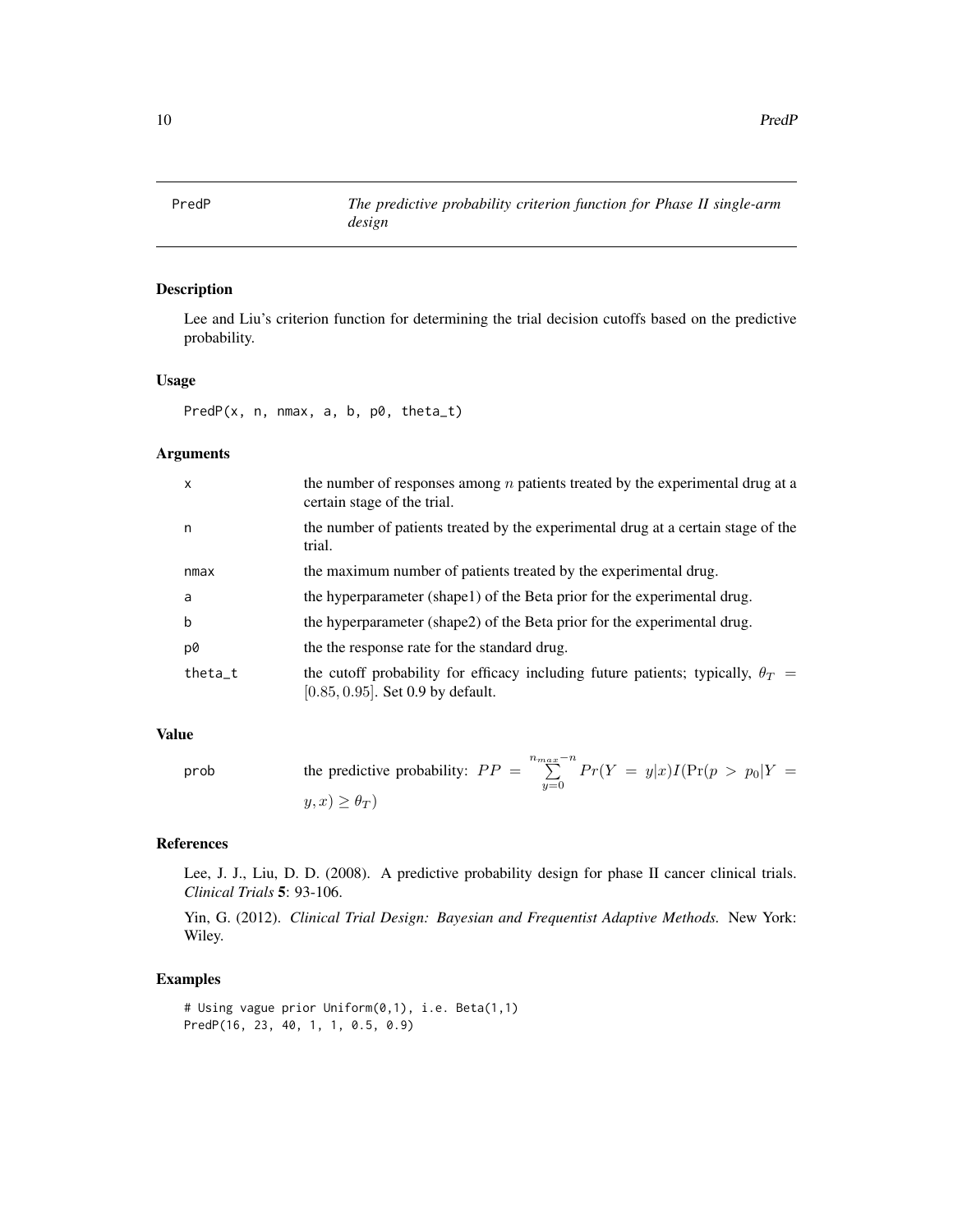<span id="page-10-0"></span>

The design function to sequentially monitor sample size and boundary based on Lee and Liu's criterion.

#### Usage

```
PredP.design(type, nmax, a, b, p0, theta_t, theta, optimize)
```
# Arguments

| type     | type of boundaries: "efficacy" or "futility".                                                                                         |
|----------|---------------------------------------------------------------------------------------------------------------------------------------|
| nmax     | the maximum number of patients treated by the experimental drug.                                                                      |
| a        | the hyperparameter (shape1) of the Beta prior for the experimental drug.                                                              |
| b        | the hyperparameter (shape2) of the Beta prior for the experimental drug.                                                              |
| p0       | the the response rate for the standard drug.                                                                                          |
| theta t  | the cutoff probability for efficacy including future patients; typically, $\theta_T =$<br>$[0.85, 0.95]$ . Set 0.9 by default.        |
| theta    | the cutoff probability: typically, $\theta = [0.9, 0.99]$ for efficacy, $\theta = [0.01, 0.1]$ for<br>futility.                       |
| optimize | logical value, if optimize=TRUE, then only output the minimal sample size for<br>the same number of futility and efficacy boundaries. |

#### Value

boundset the boundaries set:  $U_n$  or  $L_n$ 

# References

Lee, J. J., Liu, D. D. (2008). A predictive probability design for phase II cancer clinical trials. *Clinical Trials* 5: 93-106.

Yin, G. (2012). *Clinical Trial Design: Bayesian and Frequentist Adaptive Methods.* New York: Wiley.

```
PredP.design(type = "futility", nmax=40, a=1, b=1, p0=0.3, theta=0.05)
PredP.design(type = "efficacy", nmax=40, a=1, b=1, p0=0.3, theta=0.9)
```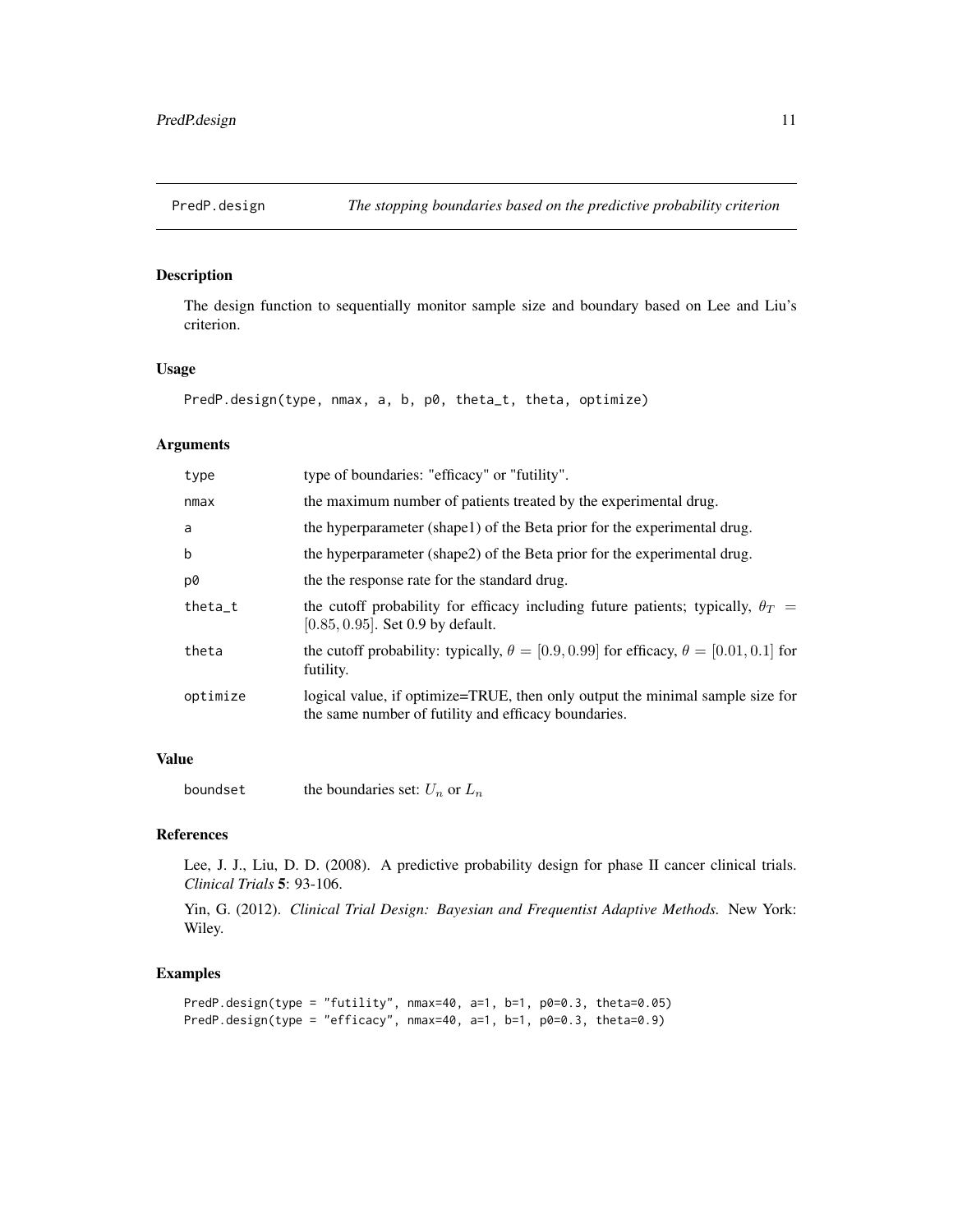<span id="page-11-0"></span>

The prior function to calculate the Beta prior parameters

#### Usage

prior(type, mu, v, N, W, init)

#### Arguments

| type   | type of prior information: "MeanVar" uses mean and variance, "Optimist" uses<br>(ORR) mean, "ORRN" uses ORR and smaple size, "ORRW" uses ORR and CI<br>width. |
|--------|---------------------------------------------------------------------------------------------------------------------------------------------------------------|
| mu     | prior(ORR) mean.                                                                                                                                              |
| $\vee$ | prior variance                                                                                                                                                |
| N      | prior sample size.                                                                                                                                            |
| W      | prior confidence interval width.                                                                                                                              |
| init   | initial value to solve the nonlinear equations for "ORRW" type.                                                                                               |
|        |                                                                                                                                                               |

# Value

parameters the vector of Beta parameters:  $a$  and  $b$ 

# References

Thall, P. F., Simon, R. (1994). Practical Bayesian guidelines for phase IIB clinical trials. *Biometrics* 50: 337-349.

Mayo, M. S., & Gajewski, B. J. (2004). Bayesian sample size calculations in phase II clinical trials using informative conjugate priors. *Controlled clinical trials* 25(2): 157-167.

Tan, S. B., & Machin, D. (2002). Bayesian two-stage designs for phase II clinical trials. *Statistics in medicine* 21(14): 1991-2012. New York: Wiley.

```
prior(type = "MeanVar", mu=0.2, v=0.025)
prior(type = "Optimist", mu = 0.2)prior(type = "ORRN", mu = 0.2, N = 10)
prior(type = "ORRW", mu = 0.2, W = 0.5)
```